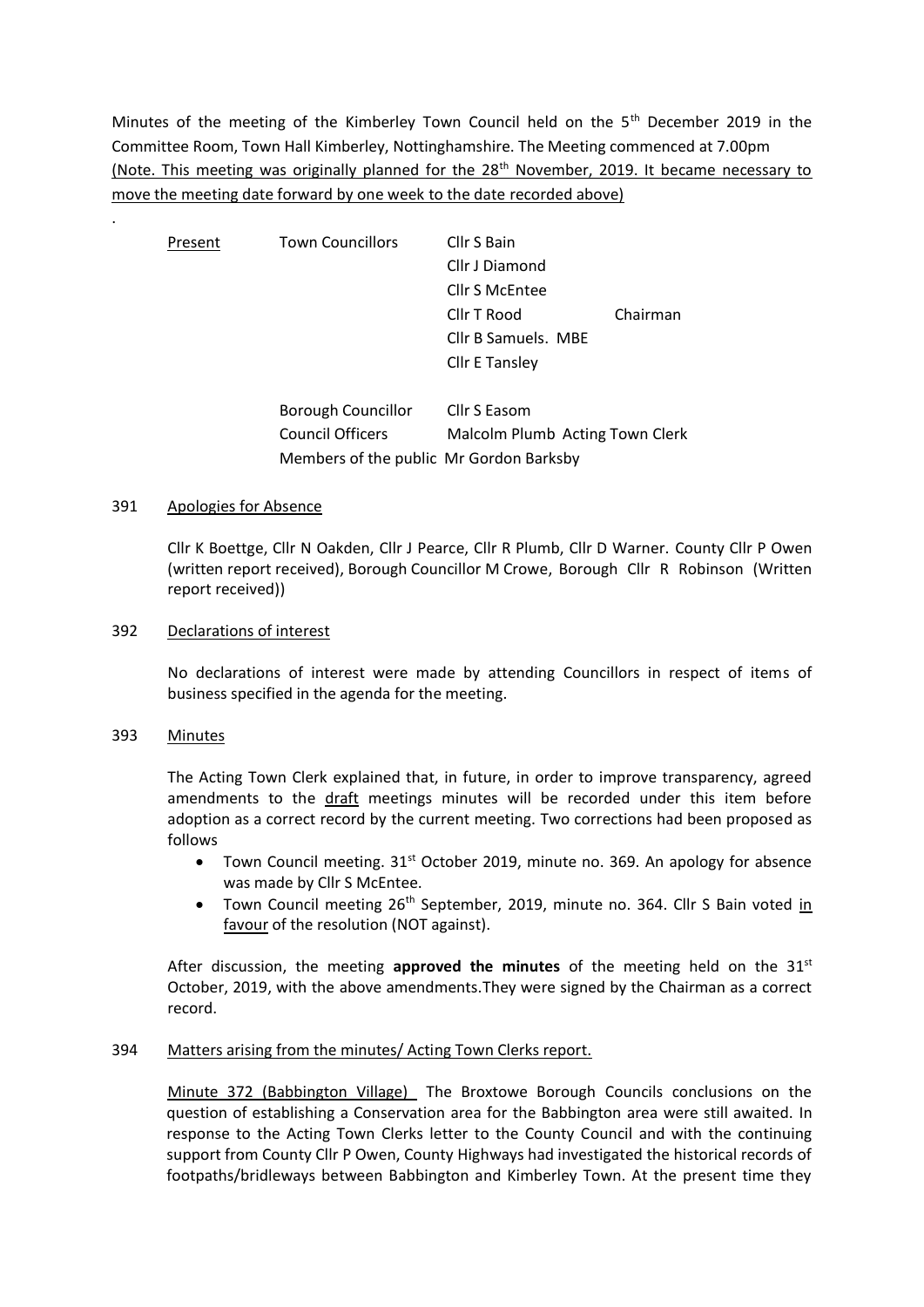could find no recorded evidence of such a public access way. The Acting Town Clerk commented that the current Development Plan for Kimberley Parish showed that whilst Babbington was clearly within the Parish Boundary, there was no footpath shown on the plan. As a consequence, Residents of Babbington had no direct access to the facilities of Kimberley Town (shops, Community services, recreation/sports etc.) This was additionally strange since "Babbington Lane" at the southern end of the Parish did not actually go the Babbington. The County Council Officer had offered to meet and discuss this question further with Town Council representatives.

After discussion, the meeting **agreed** that the Councils Vice Chairman Cllr Roy Plumb, who had acquired much historical information, together with the Acting Town Clerk, meet the County Councils Officers to discuss the matter further.

Minute 374. Bus sign travel information. The Acting Town Clerk, who sometimes uses the service in Kimberley is monitoring the accuracy of the displayed information. **NOTED.**

Minute 378. Air conditioning/CCTV in the Chapel on the Hill. The Chairman reported that approval had now been received and work would now proceed. **NOTED**

Minute 379. Ground floor flat tenancy. The Chairman reported no interest received at the present time. Further publicity may be needed. **NOTED**

Minute 383. Broxtowe Borough Council Play day, 2020. Request for grant. The Acting Town Clerk reported that in response to his request for more information upon other fund contributors, the Organisers had confirmed that contributions towards the cost had been offered by Eastwood and Stapleford Town Councils. After a full discussion the meeting **agreed, not** to make a contribution/grant in this instance.

The Acting Town Clerk reported as follows.

- 1. Broxtowe Borough Council had requested details of all Parish/Town Councils events proposed for 2020 for publication in a Borough wide published programme. Following consultation with the Chairman, the current list of known events within Kimberley during 2020 had been provided. **NOTED.**
- 2. An advisory note concerning the recording in the minutes of "exempt items" decisions had been recently received from NALC. This will change the way minute records are recorded. In a nutshell where major decisions are made which include contractual, legal or personal matters, a record should be included in the "public available" minutes but excludes specifically "exempt" information. For example the decision to appoint a Structural Building Surveyor should be included in the "public" minutes just by name, with an "exempt" page (Councillors information only) quoting the cost quotation monetary figures and any other contractual specifications. **NOTED**.
- 3. The Acting Town Clerk reported upon difficulties in holding meetings of the Parish/Recreation Committee partially owing to the relatively small number of Members at present appointed to this committee. After discussion, it was **agreed,** Acting Town Clerk writes to all Town Councillors seeking additional nominations for Committee membership. This way, the required Quorum will be achievable.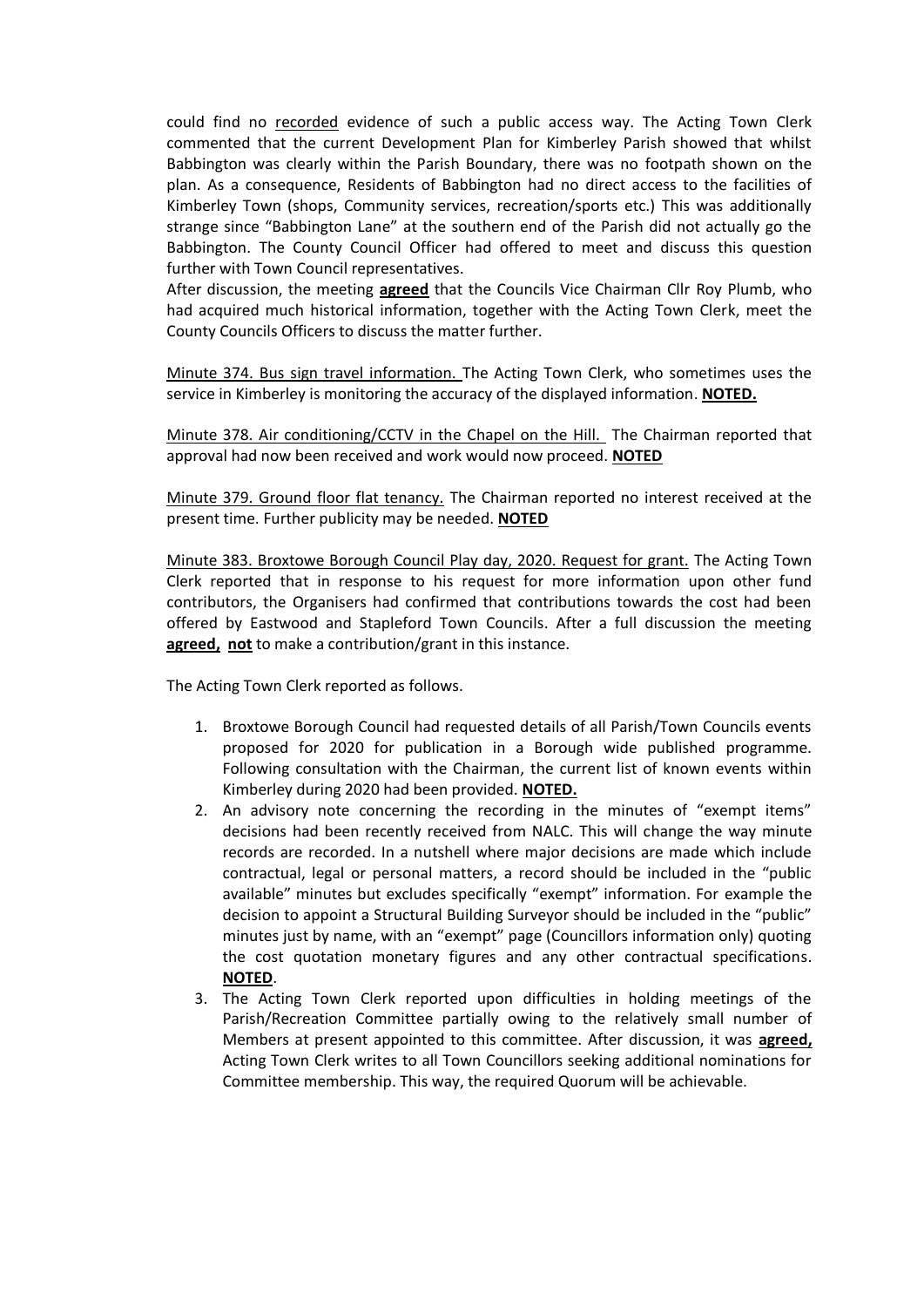## 395 Borough and County Councillors reports.

- Borough Cllr S Easom expressed his concerns relating to the standard of work recently carried out to the up lighting of the Town War Memorial. This had now been inspected by the Borough Councils Technical Officers who had submitted a detailed report defining important shortcomings. The Chairman and the Acting Town Clerk were now aware of this matter and appropriate action was being taken. **NOTED.** Cllr Easom also confirmed that the "Play Day" event (mentioned earlier) will be held as proposed and advised the meeting of the Borough Council policies upon grant aid, both incoming and outgoing. **NOTED.**
- Borough Cllr R Robinson had submitted a written report which the Acting Town Clerk read out to the meeting. This report included the continuing success of the Kimberley Business Networking Group, the Borough Councils on going tree planting scheme and action being taken in respect of obstructive parking on Gilt Hill. **NOTED.**
- County Councillor Philip Owen had submitted a written report which the Acting Town Clerk read out to the meeting. Cllr Owen had requested a traffic restriction order to be implemented at the road junction in the vicinity of Kimberley Primary School. This was in response to complaints received from Residents. **NOTED.**

### 396 Public Question Time.

Mr Gordon Barksby raised the matter of the current position concerning the hearing loop system in the Town Hall, the limits upon funerals at the Holy Trinity Church and the ongoing concerns relating to consecrated grounds for past burials.

### 397 Planning Applications.

The Acting Town Clerk reported that no new major proposals were listed in the recent schedules issued by the Broxtowe Borough Council.

#### 398 Remembrance Day 2019

The Chairman reported upon the Towns successful Remembrance Day event. No serious problems had arisen. However, he suggested that for future Remembrance Day events, improved "fixing" facilities for wreathes being laid at the War Memorial be provided in order to ensure the wreaths remain securely in place during the event and for an agreed time thereafter. In this respect, it was agreed that the Acting Town Clerk obtain advice from both the Borough Council and the Royal British Legion upon the normal length of time for the wreathes to remain on display after Remembrance Sunday. **NOTED AND AGREED.**

#### 399 Christmas lights Switch on Event 2019

The Chairman reported upon the successful completion of this year's event, with no major problems. However for future years, communications by hand held transmitting phones need improvements and road closure times need to be longer to at least 30 minutes. There was some delay in the timing of the fireworks display.

Finally, the Chairman recorded his appreciation to all the Volunteer helpers for the time and efforts which helped to ensure this event took place without any serious problems. The meeting unanimously **NOTED** the report and **ENDORSED** his commendation of the efforts of the Helpers.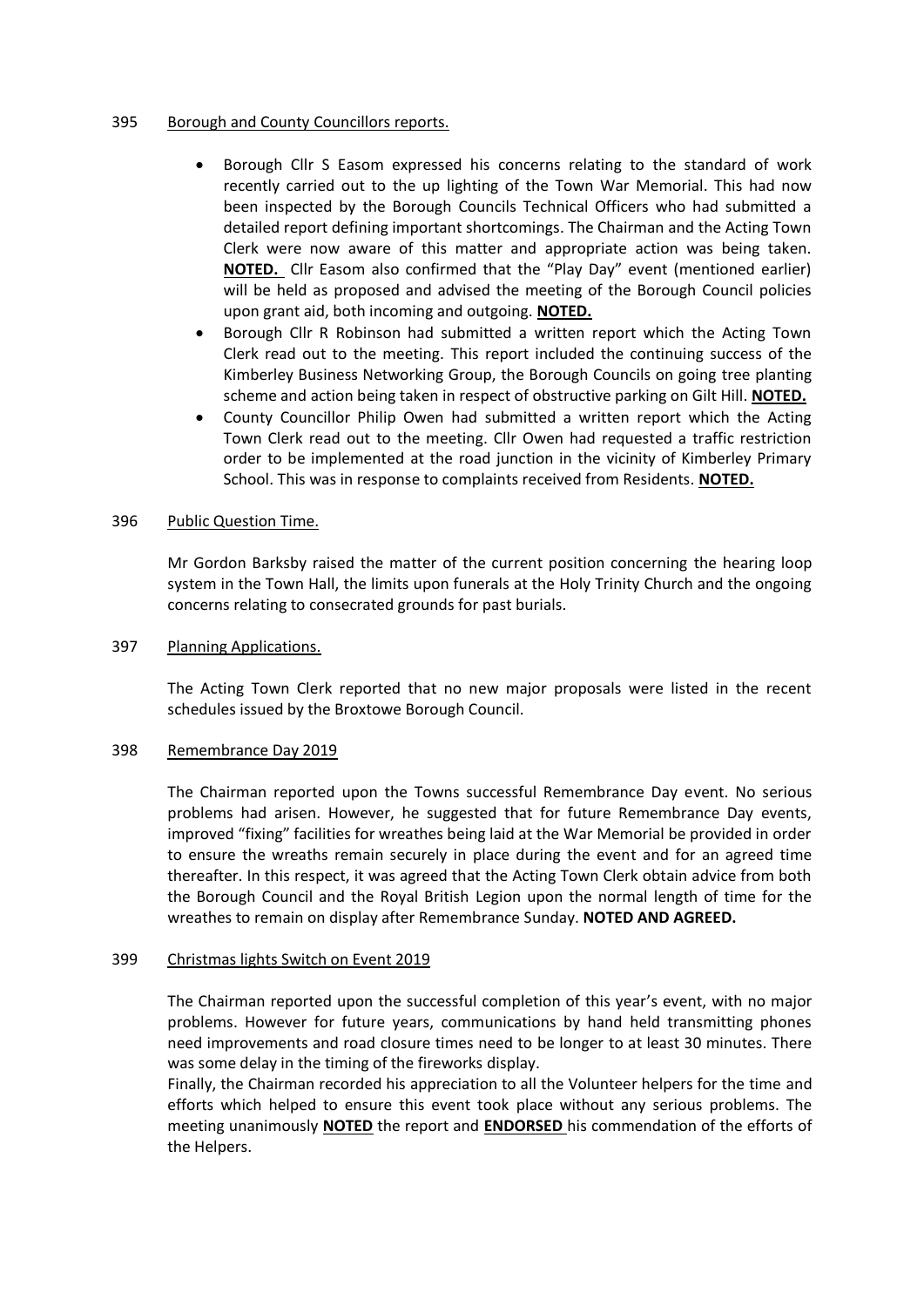## 400 Parish Hall/Stag pavilion structural survey.

The Chairman reported that the Building Survey Company appointed by the Town Council at the October 2019 Council meeting visited the premises on the 25<sup>th</sup> November 2019 and carried out a full structural survey of both the Town Hall and the Stag pavilion. The final survey report was now awaited. **NOTED.**

# 401 Payments

During the discussion under this item, Councillors expressed the view that the names of the Payees should not be shown in the recorded (public) minutes of Council meetings in order to avoid commercial exploitation/trading, by competing individuals or organisations. The Acting Town Clerk confirmed this aspect is covered under the rules relating to "exempt items". However, from an auditing of accounts point of view, Auditors need to be able to verify all aspects of payments from public funds are clearly recorded and authorised. This is one of the matters which will need addressing during the forthcoming review of the Councils Financial Regulations. The aspect of "transparency" also needs to be borne in mind. After discussion, and until the Councils new Finance Committee reviews the Councils Financial regulations, the Council **approved the following payments.**

### **(Copy list to be added)**

#### 402 Correspondence

After discussion, the meeting resolved to **NOTE** the list of correspondence attached to the agenda papers for this meeting. (The Acting Town Clerk will be providing further advice and recommendations to the January 2020 Town Council meeting)

#### 403 Dates of next meetings

| <b>Recreation/Parish Committee</b>                                            | 9 <sup>th</sup> January, 2020   |
|-------------------------------------------------------------------------------|---------------------------------|
| <b>Extra ordinary Town Council Meeting</b><br>(Annual Budget/Precept 2020/21) | $16th$ January, 2020            |
| <b>Town Council Meeting</b>                                                   | 30 <sup>th</sup> January, 2020. |
| <b>Finance Committee</b><br>(Financial Regulations review)                    | <b>TBC</b>                      |

## 404 Exclusion of the Public and Press

It was **RESOLVED** that, under section 100A of the Local Government Act, 1972, the public and press be excluded from the meeting for the following items of business, on the grounds that it involves the likely disclosure of exempt information as defined in para. 1 of Schedule 12A of the Act. The exempt items relate to staffing issues and contractual decisions.

(The remaining minutes are recorded on a confidential minute's page for the information of Town Councillors and Council Officers only).